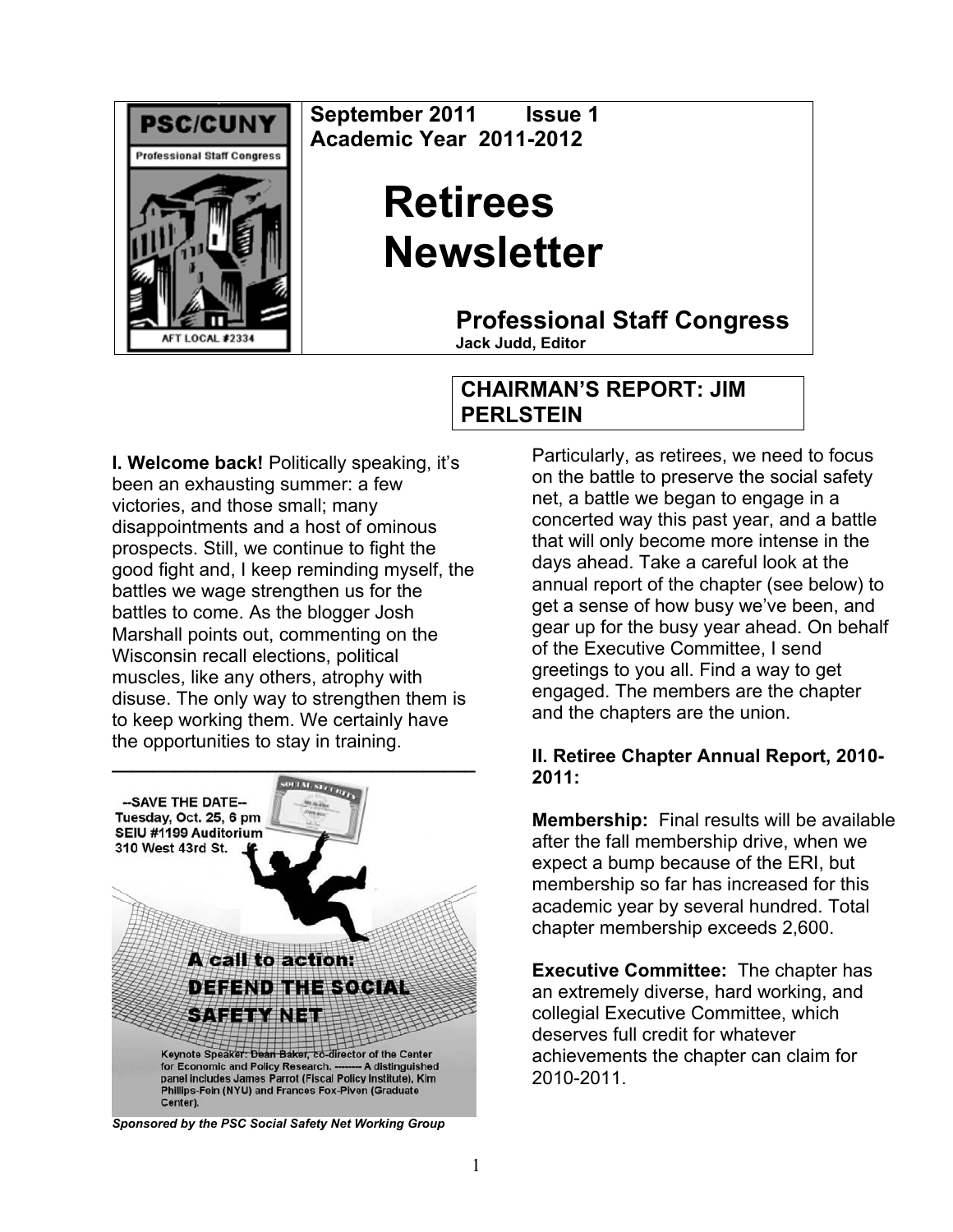**Meetings:** The chapter continued to meet monthly at the PSC from October through June, except that the January and June luncheons were held at John Jay. Programs this year continued the practice of mixing speakers on politics, culture, and the benefit concerns of retirees. Topics included: The state of the union; the 2010 elections; the Welfare Fund and health care reform; the Professor Fox Piven imbroglio and academic freedom; academic freedom and the corporatizing of academe; unemployment; political theater; and the fiscal crises of 1975 and the present. Attendance fluctuates from ca. 40 to ca. 60 except for the luncheons at which attendance approaches 100.

**Newsletter:** The chapter produces a monthly newsletter that keeps the entire membership apprised of general union concerns and those specifically related to retirees. It reports on chapter meetings, the union calendar and political issues. We are currently shepherding a transition, insofar as possible, from regular to electronic mailings. We have developed a web page that is under constant development and expansion.

**Outreach Initiative:** We have done preliminary work correlating chapter members by zip code in hopes that neighborhood aggregations may find it easier to engage with the work of the union where they live and thus become more active union members.

**Affiliations:** Members of the chapter Executive Committee chapter maintained an active role in NYSUT retiree affairs, served on the Executive Board of NYCARA and chaired and served as delegates to COMRO, joined the Steering Committee of the Strengthen Social Security coalition, worked with Rekindling Reform and participated with NYS Senior Action.

**PSC Committee Work:** Manifesting retiree engagement with the larger concerns of the

PSC, retiree Executive Committee members chaired or served as active members of the Legislative, Solidarity, Academic Freedom, and Peace & Justice Committees.

An Executive Committee member serves on the PSC Communications Committee and is the PSC Webmaster, and other members serve on the PSC-CUNY Welfare Fund and its Advisory Board. Members of the chapter, otherwise inactive in chapter affairs, are also active in the International Committee. The chapter is thus well integrated into the work of the union.

**Political Action:** In two distinct fundraising campaigns for VOTE-COPE, the chapter raised roughly \$14,000 and \$15,000 respectively from its members. Chapter members worked actively in lobbying efforts on behalf of the PSC, NYSUT, public higher education and public education generally in Albany, at City Hall, and the five boroughs. Retirees comprised significant contingents at rallies and demonstrations in support of PSC issues, including important participation in civil disobedience at the Capitol Building in Albany. In addition, retirees played an active role in citywide mobilizations on April 9, May 1 and May 12. Retiree phone banking played a role in most of these activities.



**Cultural Activities:** The chapter continues to sponsor a Social Problems Book Group, which has met monthly for over two years. The group also has worked to encourage the formation of other chapter book groups with subject matter to be determined by the interests of the members of the new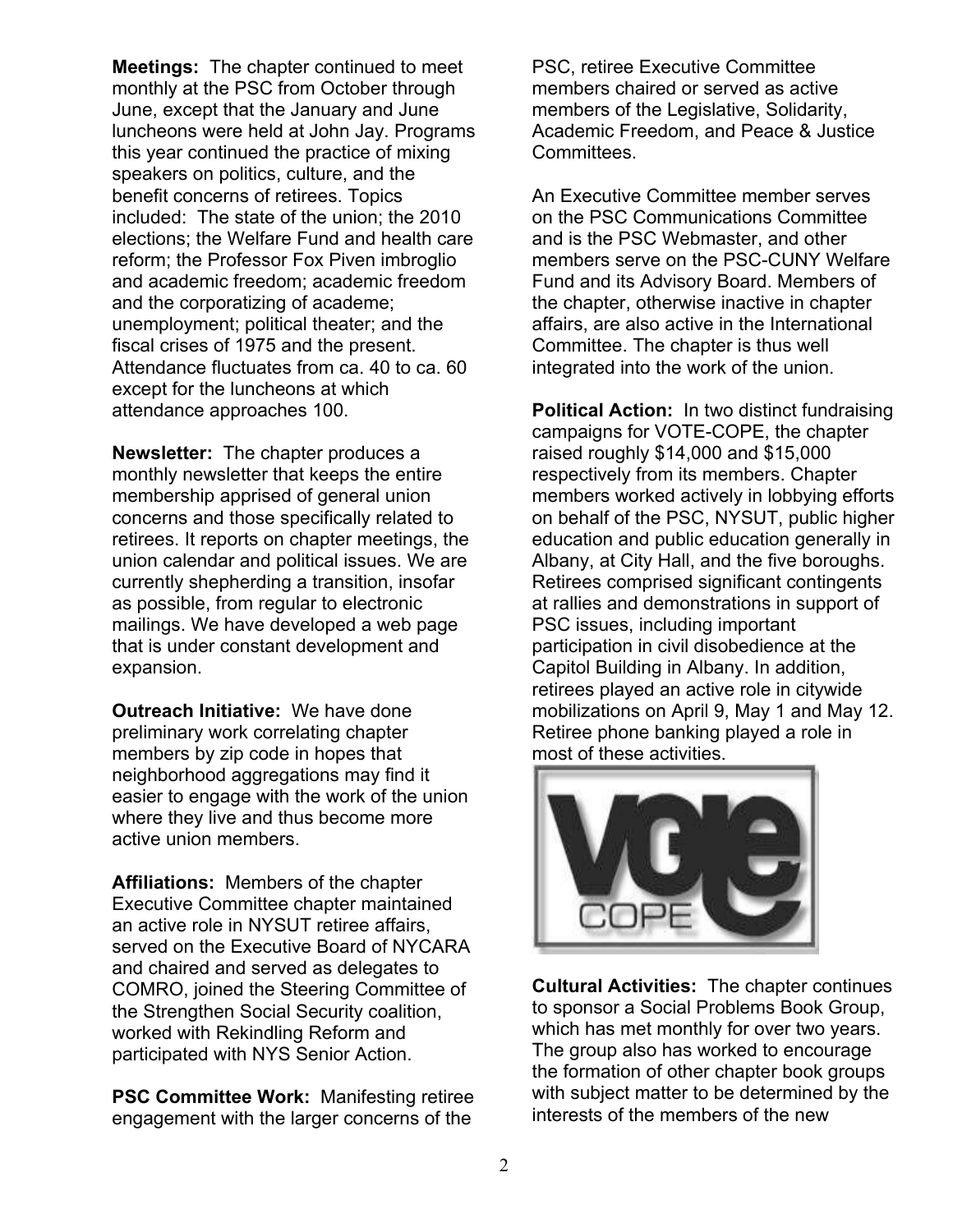groups. The chapter sponsored a theater party, open to all PSC members and guests, attending a performance of the Working Theater.



**Social Safety Net Campaign:** The main initiative for this year has been the start of a campaign, embraced by the PSC as a whole, to defend the benefits, pensions and Social Security protections won by working people over three-quarters of a century ago. The chapter has formed a Social Safety Net Working Group, which has succeeded in engaging the energies of several new members, and which has produced a brochure on the safety net and the assaults upon it. The Working Group has begun outreach to the other PSC chapters with the goals of educating and mobilizing our own members in defense of the safety net. In addition, the Working Group is taking the lead, on behalf of the PSC, in coalition work, locally and nationally, to defend and expand the social protections available to working people.

### **Ongoing Issues:**

- The chapter continues to struggle with the need to expand, expedite and simplify communications with a comparatively dispersed membership.
- We continue to seek ways to expend the drawing power of monthly meetings.
- While we have high hopes for the Safety Net Campaign, we continue to try to define a strategy that will recruit an increasing number of retirees as union activists. This may involve redefining "union work" as including community activism of various kinds.
- We need to increase our outreach to HEO and CLT retirees.

Chairman Jim Perlstein June 1, 2011

**II. Chairman Emeritus Lawrence J. Kaplan Honored by COMRO:** While Larry Kaplan chaired the PSC Retirees Chapter, he set out, at the same time, to revitalize a dormant municipal retiree organization, the Council of Municipal Retiree Organizations of the City of New York, known as COMRO. The Retirees Chapter has always played a major role in COMRO activities, for example, Retiree Chapter Executive Committee member John Hyland, currently serves as Chairman of COMRO, along with three other Retiree Chapter EC members on the COMRO Executive Committee. It was felt incumbent upon COMRO to honor Kaplan for his bounteous years of devoted service in the cause of municipal retirees. On June 13, with a coterie of Retirees Chapter members present, Kaplan received the COMRO service award. In addition, a new award was created, the Lawrence J. Kaplan Award. Kaplan, in turn, bestowed that award on Mel Aaronson, a distinguished board member of the Teachers Retirement System.

**III. Subject: Relocation of the University Benefits Office:** We wish to announce that effective July 18, 2011, the University Benefits office will re-locate from 535 East 80th Street to the 5th Floor at 395 Hudson Street, NY, NY 10014. All mail sent after 7/13 should be directed to this new address. University Benefits email addresses will remain the same, however,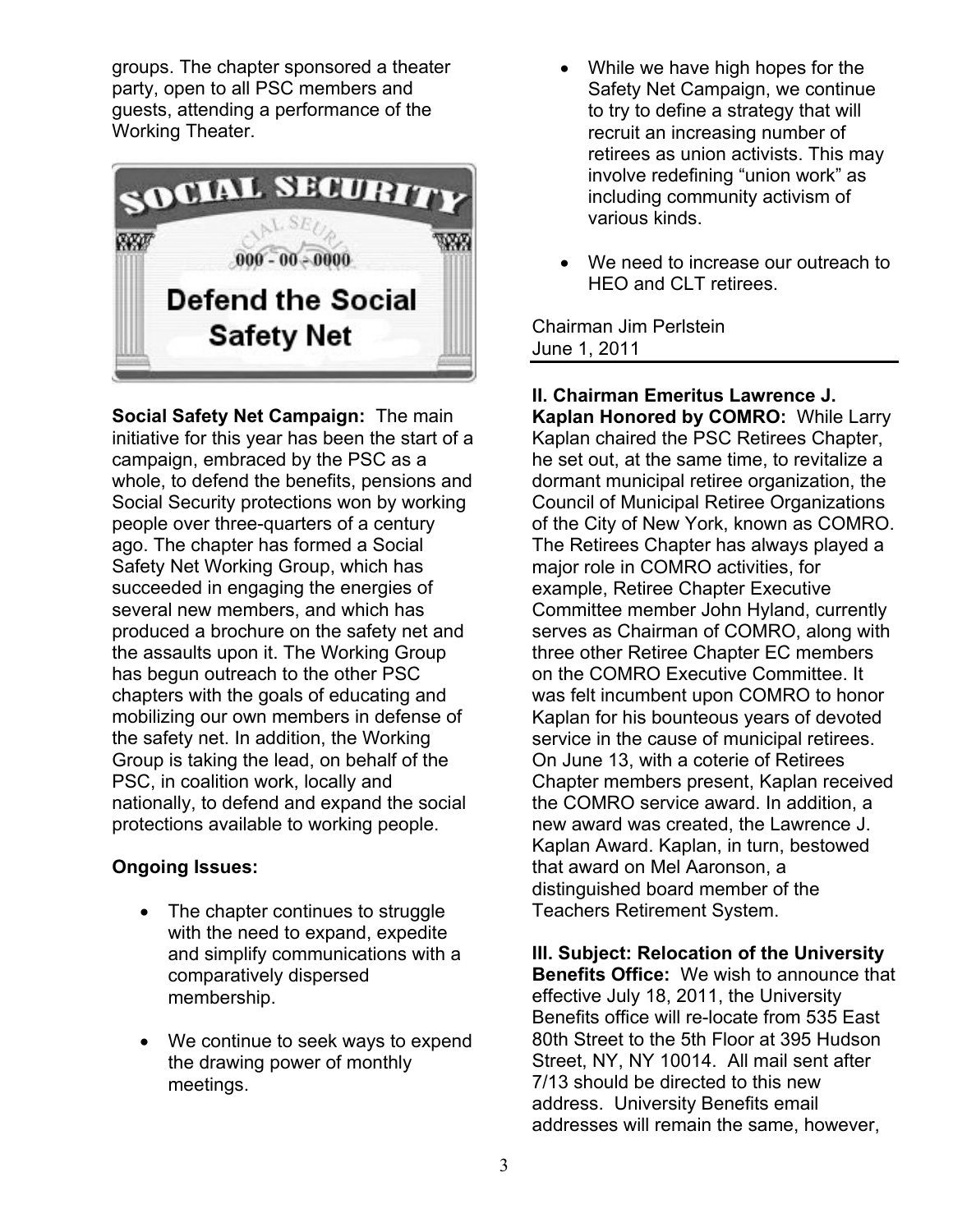all University Benefits Office employees will receive new phone numbers. As an FYI, anyone wishing to visit our offices should make an appointment, as building security requires you be announced in advance of your arrival.

Leslie Williams, Yvonne Rodriguez, Georgette Roper, Maria Conti, William McGowan, Tiffany Jackson-Mitchell Fax number: 646-313-8888.

Mr. Leslie E. Williams University Executive **Director** 

Shared Services Voice: (212) 794-5343: Fax : (212) 794-5587

**IV. CCNY Exhibit at the Center for Worker Education: September 15 to October 28: "The Struggle for Free Speech at CCNY, 1931-42":** Photographs, graphics, cartoons, and flyers highlight student and faculty activism at CCNY in the 1930s and the ensuing repression, which culminated in the dismissal of more than 50 faculty and staff in the early 1940s. Curated by Carol Smith, retired faculty, CCNY Center for Worker Education, 25 Broadway, 7th Fl.

Carol Smith will be speaking about her exhibit at the Graduate Center-Center for Humanities, 365 5th Ave. at 34th St, Martin Segal Theatre. on Friday, Sept. 23 at 4pm.



An image from the exhibition

(Lerman, *Winter Soldiers,* CCNY Archives)

### **V. 2011-2012 Calendar of Chapter Meetings:**

- September 19: Welcome to New Retirees
- October 3: Barbara Bowen, "State of the Union. Richard Filingeri, of TIAA, to speak on TIAA-CREF issues following close of regular meeting.
- November 7: Irwin Yellowitz, "Public Sector Collective Bargaining in NYC: History and the Current Assault."
- December 5: Larry Morgan, Patrick Smith, Donna Costa, "Your Welfare Fund," and Report By: Safety Net Working Group, "Defending the Safety Net."
- January 9: Luncheon: Jonathan Buchsbaum, "New Directions in Film with Visuals."
- February 6: TBA, Panel Discussion:"New Perspectives on Malcolm X."
- March 5: Jared Herst, " Pension and Welfare Benefits" or, if contested PSC election, campaign debate.
- April 2: TBA, "LGBT Studies at CUNY."
- May 7: Jocelyn Wills, "New Perspectives on American Immigration: Failure Studies."
- June 11: Luncheon, Belle Kaufman or Ruth Westheimer, [if possible].

### **VI. Medicare "Part B" Reimbursement:**

The reimbursement checks for the year 2010 were received during the month of August. Accompanying the checks came information as to how to apply for the supplementary Medicare "Part B" payments referred to as IRMAA. For those who paid the supplementary fee, the time is now to apply for such reimbursement. All the necessary information for IRMAA may be found at the NYC Department of Labor, Health Benefits web site.

**VII. Hearing Loss?** Some Sources of Information: Ezra Seltzer, a member of the Chapter's Executive Committee, has